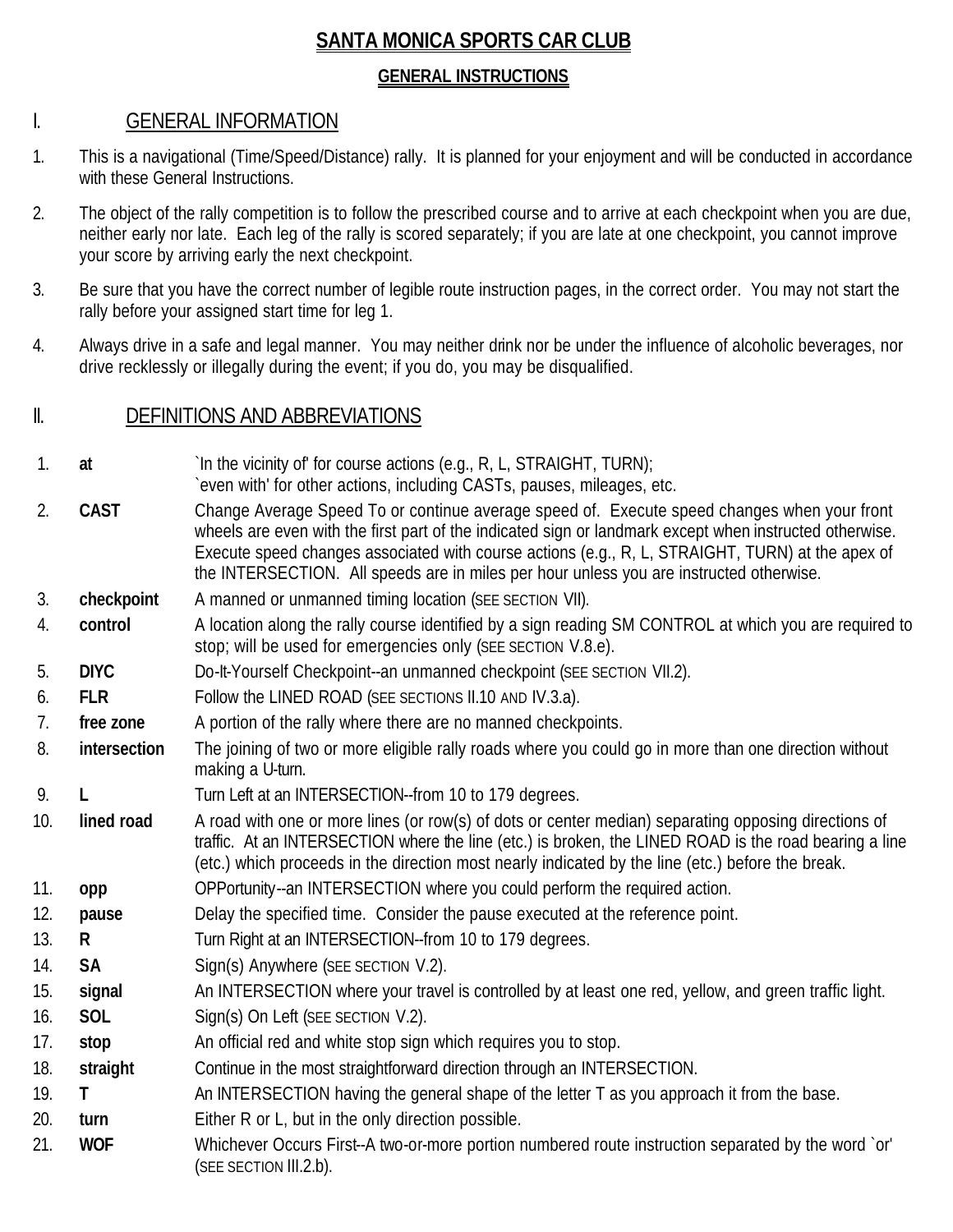# III. ROUTE INSTRUCTIONS **Page 2 of 4**

- 1. Execute each route instruction at the first possible point satisfying the route instruction and consistent with these general instructions. Execute each part of a multiple-part route instruction in the order presented.
- 2. Numbered route instructions:
	- a. Complete each numbered route instruction, in ascending numerical sequence, before you initiate the next numbered route instruction.
	- b. Some numbered route instructions may be designated WOF (Whichever Occurs First), and will be separated into two or more portions by the word `or'. Complete the portion which you can initiate first, then cancel the other portion(s).
- 3. Lettered route instructions are unnumbered route instructions appearing among the numbered route instructions. Execute a lettered route instruction any time after you complete the preceding numbered route instruction. Complete a lettered route instruction at each occasion to do so until it is canceled; this may be once, more than once, or not at all. A lettered route instruction may not be re-initiated until it has been completed in its entirety. You might not execute a lettered route instruction before you execute the next numbered route instruction. Cancel a lettered route instruction when you are directed to do so.
- 4. You may receive special route instructions at a manned checkpoint. Complete them once as directed.
- 5. Information in parentheses is intended to help you but is not part of the route instruction.

# IV. COURSE

- 1. Eligible rally roads are paved and public, except when you are instructed otherwise. Alleys, driveways, entrances to businesses, private roads, and unpaved roads are to be considered non-existent except when you are instructed otherwise, and at the start and finish of the rally. Roads that you can see dead-end within 0.01 mile (about 50 feet--you will not have to make a close decision) are to be considered non-existent.
- 2. The course through each INTERSECTION is determined by the first item, in the following priority list, that defines only one route:
	- a. Execute a course action (R, L, STRAIGHT, TURN, Follow, etc.) of a numbered route instruction. An R, L, or TURN requires you to travel a course different from the one that you would follow by the first applicable of **d** and **e** below.
	- b. Execute a course action (R, L, STRAIGHT, TURN, Follow, etc.) of a lettered route instruction. An R, L, or TURN requires you to travel a course different from the one that you would follow by the first applicable of **d** and **e** below.
	- c. Execute a course action (R, L, STRAIGHT, TURN, Follow, etc.) of a special route instruction. An R, L, or TURN requires you to travel a course different from the one that you would follow by the first applicable of **d** and **e** below.
	- d. Follow the course as defined in a continuing course-following action (SEE SECTION IV.3).
	- e. Proceed as straight as possible. Do not consider freeway offramps to be as straight as possible. Do not apply this `straight as possible' rule at a T.
- 3. There are two types of continuing course-following actions:
	- a. **Follow the LINED ROAD (FLR)**: When you are instructed to **FLR**, this action is complete when the road you are traveling upon is or becomes the LINED ROAD. You must continue to **FLR** whenever possible, until you execute an R, L, STRAIGHT, TURN, or another Follow.
	- b. **Onto**: When you have executed an action **onto** a road by name or number, you must follow that road by name or number whenever possible, until you execute an R, L, STRAIGHT, TURN, or Follow.
- 4. Do not make a U-turn except when you are instructed to `U-turn'.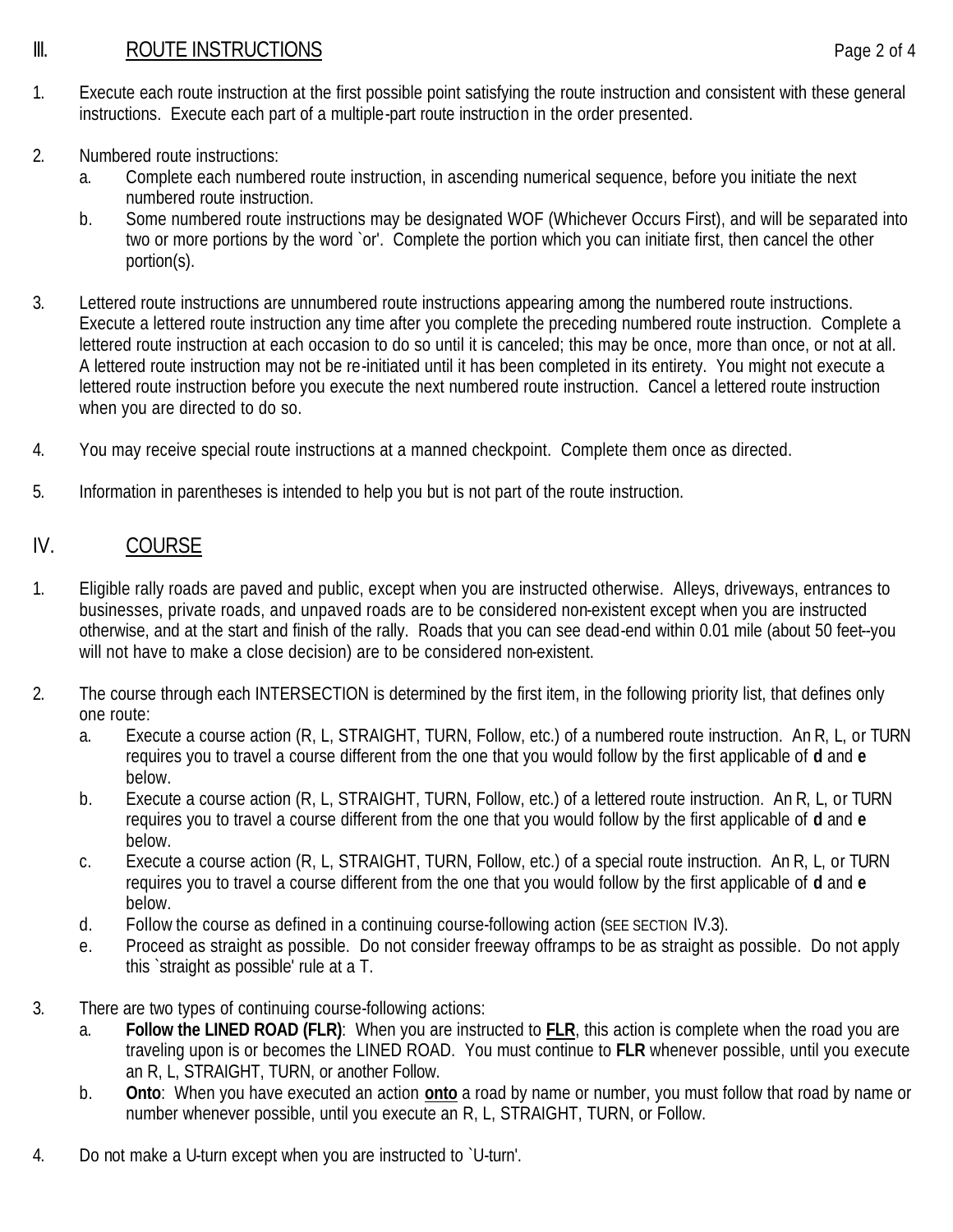### V. SIGNS AND LANDMARKS Page 3 of 4

- 1. A landmark is an object along the course such as: signal, stop, fire hydrant, Ventura Bl. Each landmark will be indicated in the route instructions without quotation marks. Any term used in section II to define a landmark will be used only in the defined sense.
- 2. Quotation marks are used in the route instructions to indicate the complete or partial text and/or the illustration(s) on the sign to be used. All quoted signs will be on your right or overhead except when you are instructed otherwise by the use of `SA' or `SOL'. Other signs and all landmarks may be anywhere, except as indicated in section V.7.
- 3. A referenced sign may contain additional text and/or illustration(s). The referenced portion will be continuous, with no intervening text skipped. Referenced capitalization and punctuation need not agree with that on the sign. Part of: a word, illustration, or number will not be referenced.
- 4. Partial names may be used in the route instructions to identify landmarks. For example, the landmark WEST TOPANGA CANYON BLVD might appear in a route instruction as TOPANGA, or as CANYON, or as WEST TOPANGA, etc., but not as TOPANGA CYN, nor as CANYON BOULEVARD, nor as WEST CANYON, nor as TOPANGA WEST, etc. A road-identification sign with an arrow may be used to identify that road.
- 5. A single sign will not be used for consecutively numbered route instructions.
- 6. More than one sign mounted on a common support is considered a single sign.
- 7. Do not use signs on mailboxes, signs on or attached to vehicles or buildings, or signs painted on the surface of the road or on curbs. Do not use signs or landmarks readable and/or visible only after you pass them.
- 8. Off Course and emergency signs will contain `SM' and one of the following:
	- a. The word NO--You are off course. Return to the previous INTERSECTION and try again.
	- b. An arrow--Follow the arrow, do not execute a route instruction there.
	- c. A route instruction number or letter--Execute the indicated route instruction as near the sign as possible.
	- d. Emergency instructions--Execute them.
	- e. The word CONTROL--Stop to receive emergency instructions from a worker.

## VI. MEASUREMENT AND TIMING

- 1. The course was measured to the nearest 0.01 mile with a car equipped with non-expandable tires. Adjust assigned speeds to conform to the rally's official measurement.
- 2. Official rally time will be available at registration. It is synchronized with WWV (National Bureau of Standards time signal) and set to local Pacific Time. Timing will be to the nearest 0.01 minute (see below; Sec. = Seconds).

| Sec.   | .01 | Sec.            | .01 | $\tilde{\phantom{a}}$<br>Sec. | .01 | Sec. | .01 | Sec. | .01 | Sec. | .01 |
|--------|-----|-----------------|-----|-------------------------------|-----|------|-----|------|-----|------|-----|
| $00\,$ | 00  | 10 <sup>°</sup> | .17 | 20                            | .33 | 30   | .50 | 40   | .67 | 50   | .83 |
| 01     | .02 | 11              | .18 | 21                            | .35 | 31   | .52 | 41   | .68 | 51   | .85 |
| 02     | .03 |                 | .20 | 22                            | .37 | 32   | .53 | 42   | .70 | 52   | .87 |
| 03     | .05 | 13              | .22 | 23                            | .38 | 33   | .55 | 43   | .72 | 53   | .88 |
| 04     | .07 | 14              | .23 | 24                            | .40 | 34   | .57 | 44   | .73 | 54   | .90 |
| 05     | .08 | 15              | .25 | 25                            | .42 | 35   | .58 | 45   | .75 | 55   | .92 |
| 06     | .10 | 16              | .27 | 26                            | .43 | 36   | .60 | 46   | .77 | 56   | .93 |
| 07     | .12 | 17              | .28 | 27                            | .45 | 37   | .62 | 47   | .78 | 57   | .95 |
| 08     | .13 | 18              | .30 | 28                            | .47 | 38   | .63 | 48   | .80 | 58   | .97 |
| 09     | .15 | 19              | .32 | 29                            | .48 | 39   | .65 | 49   | .82 | 59   | .98 |